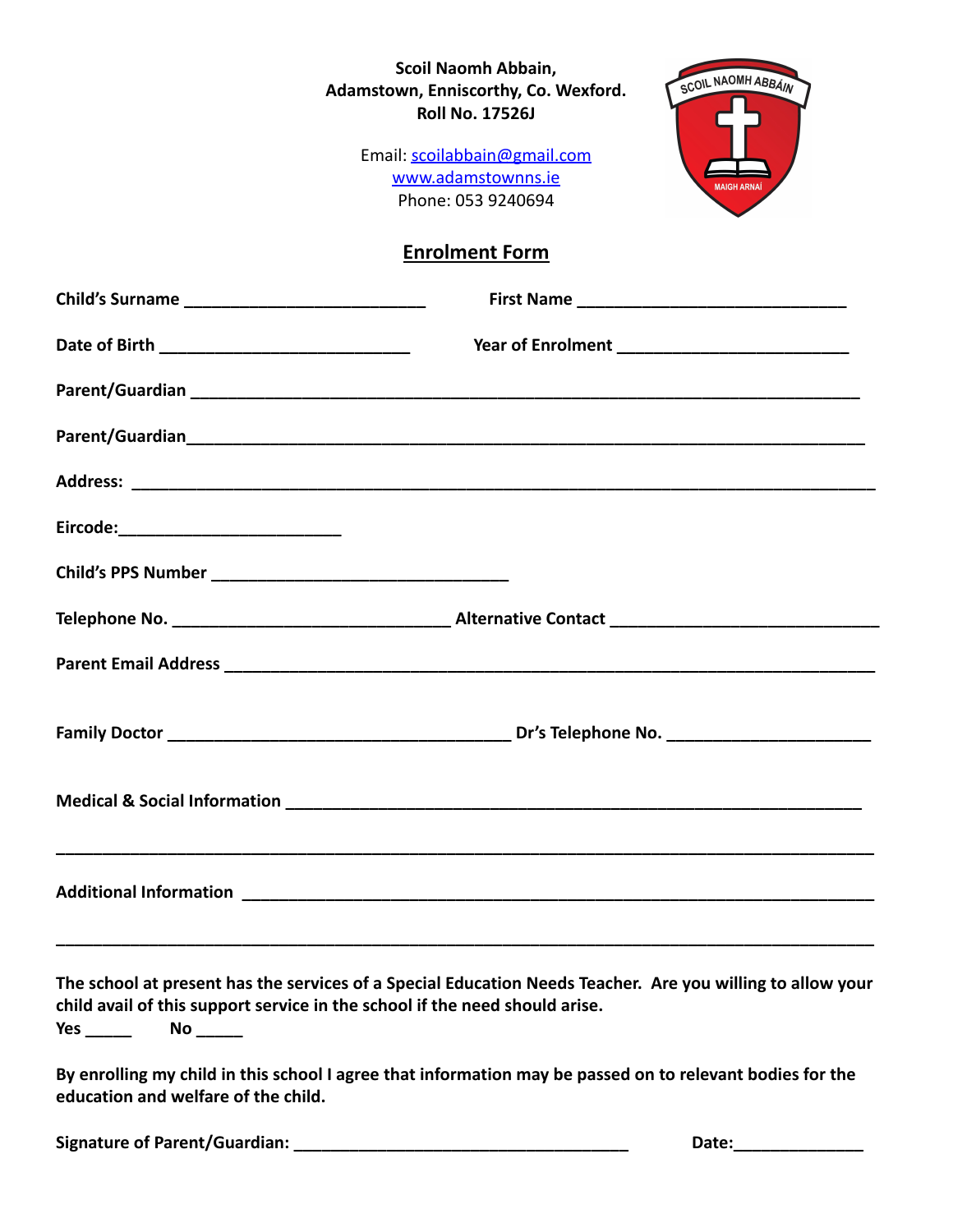## **Scoil Naomh Abbain, Adamstown, Enniscorthy, Co. Wexford. Roll No. 17526J**

Email: [scoilabbain@gmail.com](mailto:scoilabbain@gmail.com) [www.adamstownns.ie](http://www.adamstownns.ie) Phone: 053 9240694



## **Pupil Information required for Department of Education and Skills Primary Online Database.**

The Department of Education and Skills is developing an electronic database of primary school pupils called the **Primary Online Database (POD) which will involve schools maintaining and returning data on pupils to the** Department at individual pupil level on a live system. The database will allow the Department to evaluate progress and outcomes of pupils at primary level, to validate school enrolment returns for grant payment and teacher allocation purposes, to follow up on pupils who do not make the transfer from primary level and for statistical **reporting.**

The database will hold data on all primary school pupils including their PPSN, First Name, Surname, Name as per Birth Certificate, Mother's Maiden name, Address, Date of Birth, Gender, Nationality, whether one of the pupil's mother tongues is English or Irish, whether the pupil is in receipt of an Exemption from Irish and if so the reason for same, whether the pupil is in receipt of Learning Support and if so the type of learning support, whether the pupil is in a Mainstream or Special class. The database will record the class grouping and standard the pupil is enrolled in. The database will also contain, on an optional basis, information on the pupil's religion and on their ethnic or cultural **background.**

In order to assist with the gathering of data please complete page one & two of this form in CAPITAL LETTERS and **return to the school. This form will be retained by our school.**

| Birth Cert First Name (if different from name above) Birth Cert Surname (If different from above)   |
|-----------------------------------------------------------------------------------------------------|
|                                                                                                     |
|                                                                                                     |
| PPSN of Pupil: __________________________________ Mother's Maiden Name: ___________________________ |
|                                                                                                     |
| Gender: Male  <br>Female:                                                                           |